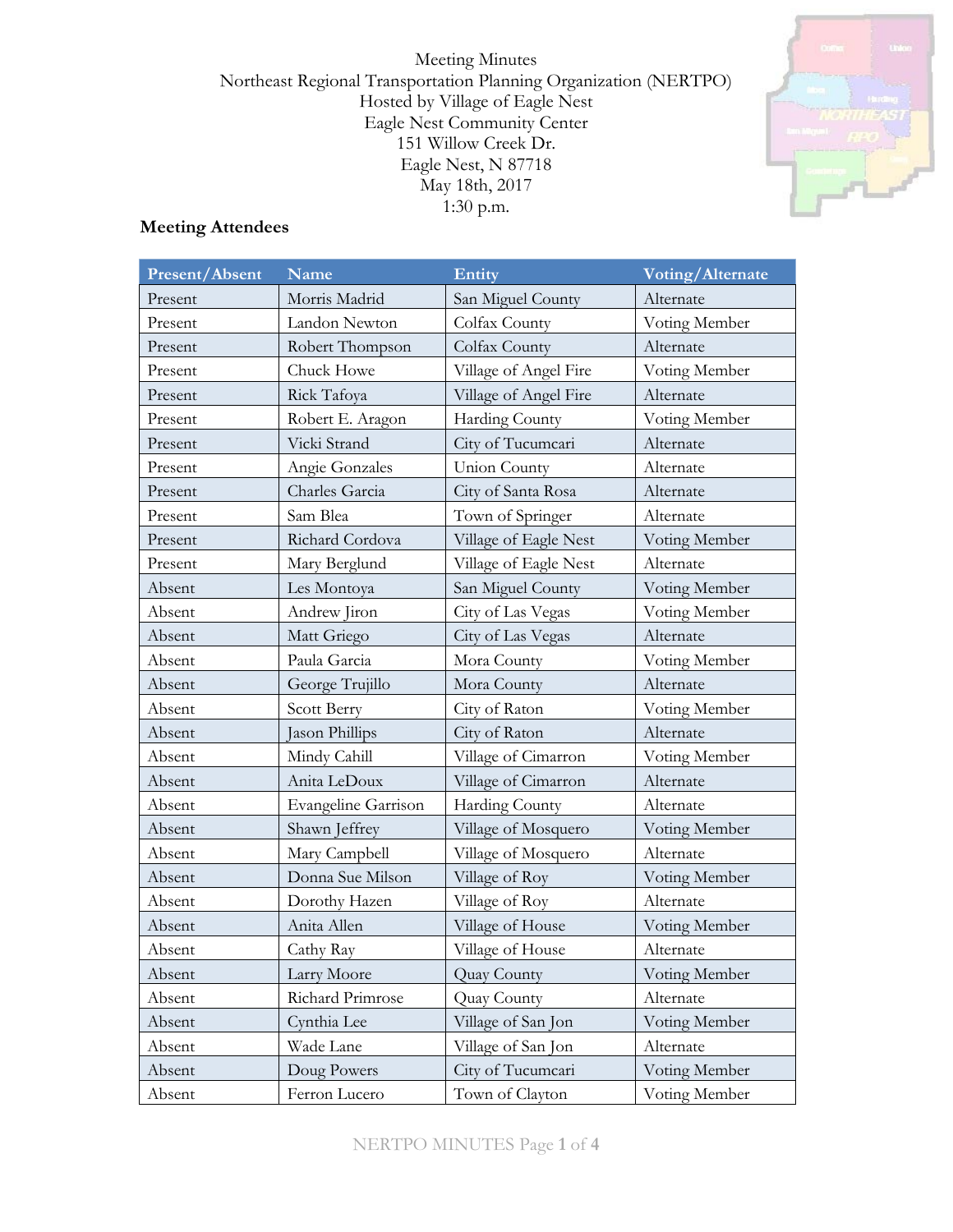|        |                   |                        |               | <b>Linker</b>  |
|--------|-------------------|------------------------|---------------|----------------|
| Absent | Tony Naranjo      | Town of Clayton        | Alternate     |                |
| Absent | Walter Hall       | Union County           | Voting Member | <b>Harding</b> |
| Absent | Lee Dixon         | Village of Des Moines  | Voting Member |                |
| Absent | Scott Warner      | Village of Des Moines  | Alternate     |                |
| Absent | None              | Village of Pecos       | Voting Member |                |
| Absent | None              | Village of Pecos       | Alternate     | $F1 -$         |
| Absent | Diane Brown       | Village of Folsom      | Voting Member |                |
| Absent | Mike Schoonover   | Village of Folsom      | Alternate     |                |
| Absent | Mignon Saddoris   | Village of Grenville   | Voting Member |                |
| Absent | Lynn Wiseman      | Village of Grenville   | Alternate     |                |
| Absent | Larry Wallin      | Village of Logan       | Voting Member |                |
| Absent | Russell Feerer    | Village of Logan       | Alternate     |                |
| Absent | Timothy P. Dodge  | City of Santa Rosa     | Voting Member |                |
| Absent | George Dodge Jr.  | Guadalupe County       | Voting Member |                |
| Absent | Monica Abeyta     | Guadalupe County       | Alternate     |                |
| Absent | Fernando Garcia   | Town of Springer       | Voting Member |                |
| Absent | Don Flynn         | Village of Maxwell     | Voting Member |                |
| Absent | Joanna Taylor     | Village of Maxwell     | Alternate     |                |
| Absent | Laudente Quintana | Village of Wagon Mound | Voting Member |                |
| Absent | Nora Sanchez      | Village of Wagon Mound | Alternate     |                |

### **New Mexico Department of Transportation (NMDOT) and Planners**

John Herrera – Local Government Road Funds (LGRF) Coordinator NMDOT District IV Paul Sittig – Government to Government Liaison NMDOT District IV Tamara Hass – NMDOT Planning Division Dolores Gonzales – North Central NM Economic Development District (NCNMEDD) Dennis T. Salazar – NCNMEDD Tim Armer – NCNMEDD Eric Ghahate – NCNMEDD Vincent M. Soule – Eastern Plains Council of Governments (EPCOG)

### **Guests**

Attila Bality-National Park Service Danica Gonzales-City of Santa Rosa Richard Arguello-Union County Community Development Center Daniel Gurule-City of Las Vegas Veronica Gentry Rebecca Martinez Tim Herfel – [therfel@gmail.com](mailto:therfel@gmail.com) Louise Herfel [-lherfel@gmail.com](mailto:-lherfel@gmail.com) Daniel Gurule - [dgurule@ci.las-vegas.nm.us](mailto:dgurule@ci.las-vegas.nm.us)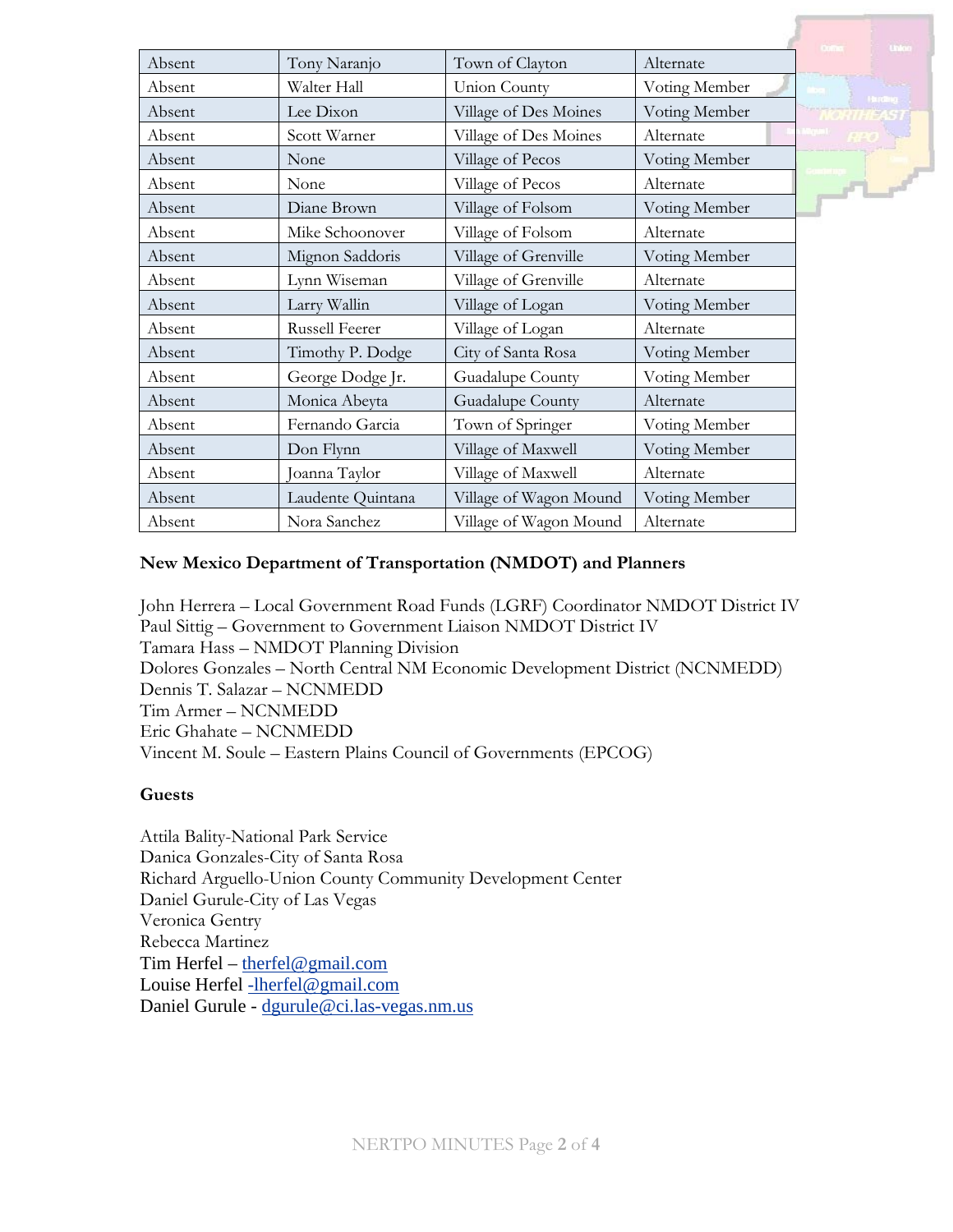## **I. Call to Order**

The Meeting was called to order at 1:26 PM by Chairman Richard Cordova.

## **II. Pledge of Allegiance/New Mexico State Flag**

The Pledge of Allegiance and the salute to the New Mexico State Flag was led by Landon Newton.

### **III. Welcome**

Chairman Richard Cordova welcomed everyone to the City of Las Vegas. Individual introductions were conducted by all in attendance. Daniel Gurule representing City of Las Vegas also welcomed everyone and thanked everyone for attending.

## **IV. Approval of Agenda**

Motion: Donna Sue Milson – Village of Roy Second: Landon Newton – Colfax County No opposition was voiced. Motion passed.

## **V. Approval of Minutes** (April 26th, 2017-Village of Eagle Nest)

Motion: Landon Newton-Colfax County Second: Chairman Richard Cordova-Village of Eagles Nest No opposition was voiced. Motion passed.

- **VI. NMDOT District Four Update/STIP Amendment #7**(Mr. David Trujillo-District Four Engineer and Staff)
- **VII. Presentation:** The Asphalt Paving Association of New Mexico.
- **VIII. Discussion**: Project Status update (Local Government Members)
	- **IX. Update from the NERTPO Planners/Program Managers**
	- **X. New Business**
		- A. **General Comments and Announcements from NERTPO Members and Public None at this time**
		- B. **Suggested agenda Items for upcoming meetings**